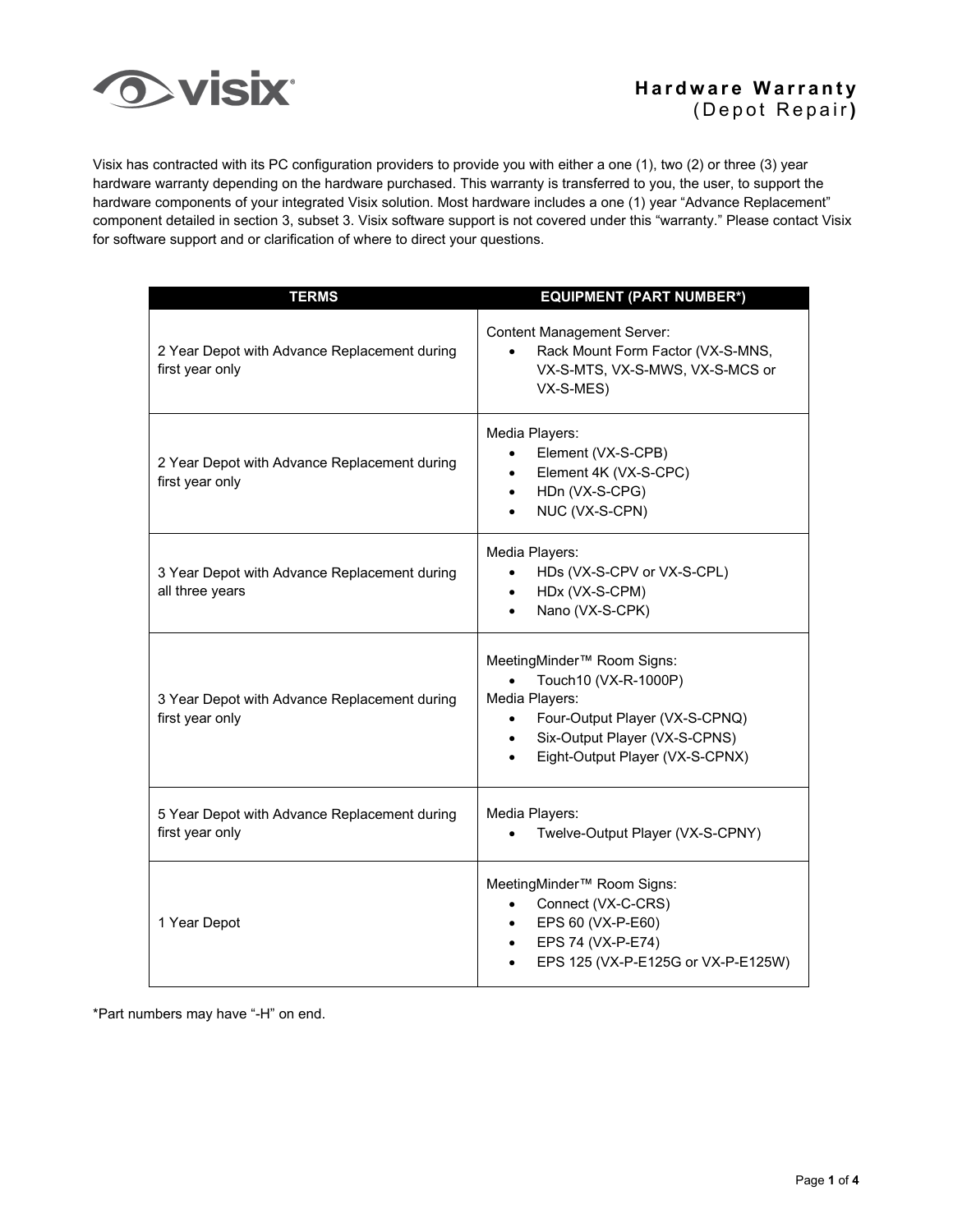

# **1. ACTIVATION**

This Service Plan is activated, and the below terms and conditions apply, on the date of shipment of the Equipment by the Manufacturer ("OEM"). User registration is not required to activate this Service Plan.

## **2. SERVICE PLAN**

This Service Plan applies to DEPOT repair services that are available to you from Visix OEM manufacturers for the Equipment you purchased. Visix, Inc. ("Visix") shall facilitate correspondence and provide to the User the services described in this Service Plan.

# **3. COVERAGE**

(1) To obtain performance under this Service Plan, an End User should call Visix at their toll-free number 800-572-4935 and report the nature of the problem with the Equipment. Only representatives of Visix or authorized Visix service providers may perform repairs on the Equipment under this Service Plan.

(2) During the Service Plan Period, Visix will repair or replace, at the option of Visix, any Equipment having a defect in material or workmanship. All replacement parts shall be provided by the OEM at no cost to End User. Visix will return the Equipment to a like factory shipped condition. Visix will not reload User's software. Circumstances may; however, require the reloading of the operating system as originally installed by the Manufacturer. Replacement parts are new or like-new (tested equivalent to new). Visix may provide replacement parts made by various manufacturers when supplying parts to User. All replacement parts shall also be covered under this Service Plan for the remainder of the Service Plan Period or thirty (30) days (whichever is longer) and OEM warrants that replacement parts will be interchangeable with the parts they are to replace, and will conform to the specifications current when they are shipped.

(3) Advance replacement, if applicable (see chart above). In the event that hardware must be returned to Visix or designated contractor, Visix will ship a similar replacement product ("Advance Replacement") to reduce downtime associated with the repair. Replacements ship via UPS Ground within two (2) business days of the request at the hardware provider's expense. The replacement hardware package will contain a UPS label and a return form to be used for shipping the damaged equipment back. The Advance Replacement program is valid only for one (1) year, unless indicated otherwise.

(4) Some problems or defects may require Visix to reformat or replace a Hard Disk Drive. Under such circumstances all data on the disk drive may be lost. The User is solely responsible for the security of User's data. Neither Visix nor the authorized Visix service providers shall be liable for the loss or destruction of data or media resulting from a defect in materials or workmanship covered by this Service Plan or resulting from the services performed hereunder. Visix strongly advises End User to implement and maintain a daily routine to backup data to minimize the loss of data in the event of Equipment failure. Visix service providers are not required to return all replaced and/or unused components including Hard Disk Drives. Users that intend to keep a failed Hard Disk Drive to attempt data recovery or protect the data must make arrangements to purchase a replacement Hard Disk Drive prior to the service incident. Neither Visix nor the OEM will accept the failed Hard Disk Drive after the service incident has been closed.

(5) Visix representatives will initially attempt to diagnose problems over the telephone. Telephone technical services are available on the Visix toll-free service line, 800-572-4935, during technical support hours of 8:30AM to 7:00PM Eastern Time, Monday through Thursday, and 8:30AM to 5:00PM Eastern Time on Friday, with the exception of certain published holidays.

(6) Modification (i.e., drilling, painting, bending etc.) to the exterior surface or housing of the Equipment (Content Management Servers, Media Players, and Meeting Minder Room Signs) will void all warranties.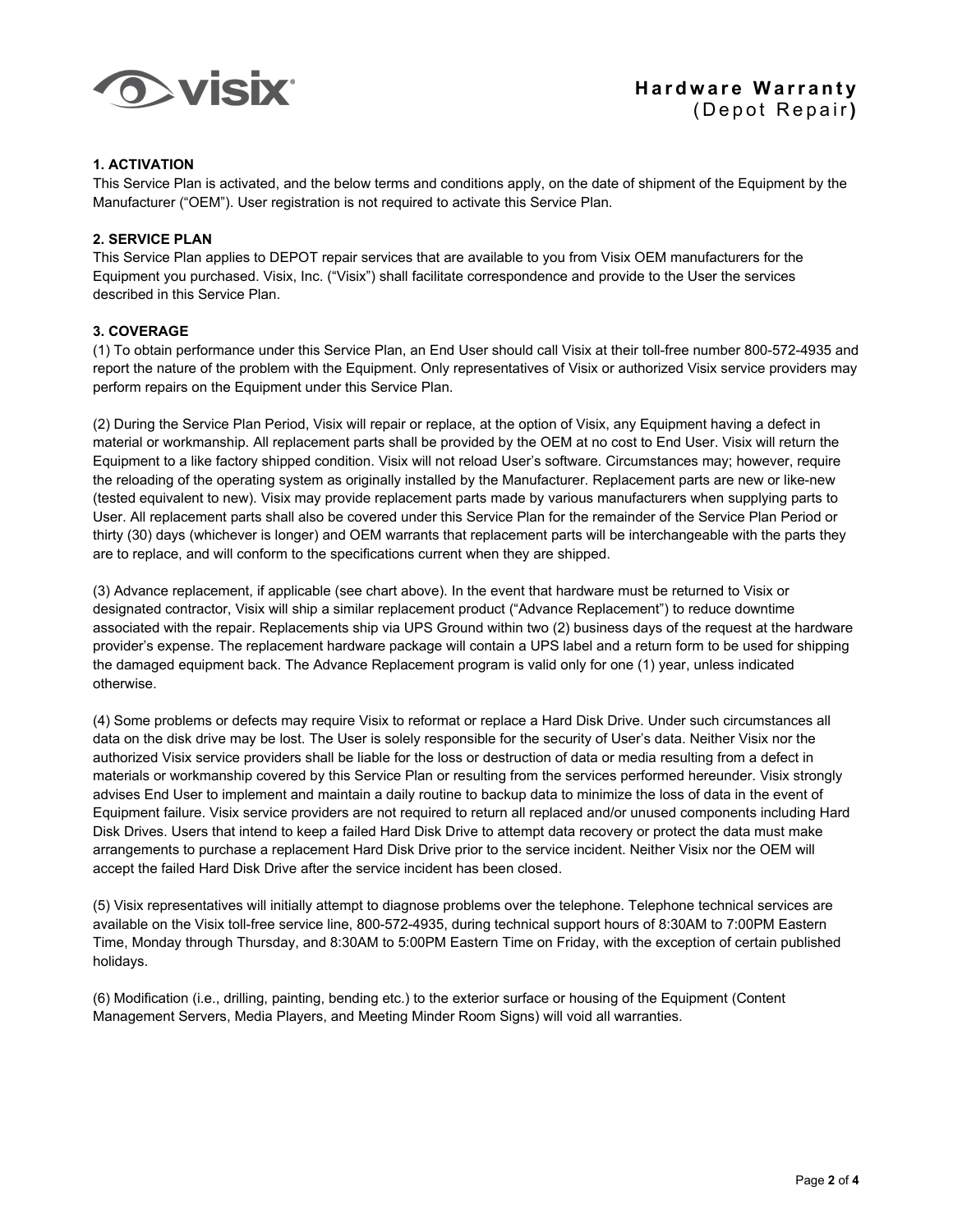

## **4. EXCLUSIONS**

This Service Plan does not include:

(1) Service or replacement of peripherals including, but not limited to, keyboards, mice, monitors, scanners, speaker sets, external drives, backup media, power protection devices, or Equipment specified by the OEM as special, non-stock, or custom ordered goods. These items may be warranted by the OEM or Manufacturer;

(2) Installation or set-up of the Equipment;

(3) Service needed as a result of moving the Equipment;

(4) Physical and/or cosmetic damage to the exterior surface or housing of the Equipment;

(5) Problems resulting from negligence, misuse, abuse, or other physical casualty to the Equipment; improper maintenance; electrical disturbances; acts of nature; or work, attachments, additions, alterations, or modifications by persons other than qualified service providers;

(6) Service needed as a result of improper operating environment;

(7) Any problem not involving a defect in the Equipment hardware, including, but not limited to software problems and errors, programming problems and errors, software incompatibility problems, software installation problems and errors, and operating system problems and errors;

(8) Any problem deemed by Visix, in its sole discretion, that cannot be solved by on-site replacement of defective Equipment hardware; or

(9) Use of any item with the Equipment if the item is not designated by the OEM for use with the Equipment.

### **5. RESPONSIBILITIES OF USER**

User shall:

(1) operate the Equipment in an environment meeting the OEM's specifications;

(2) protect the supply of electricity to the Equipment through the use of appropriate surge protection devices;

(3) comply with the OEM's operating manual;

(4) if you are experiencing hardware difficulties and are receiving diagnostic messages, print out or make note of the error message and communicate it to an Visix help desk technician;

(5) permit no work on the Equipment except by qualified service providers who are properly trained;

(6) have an adult representative present whenever Visix provides support services;

(7) perform such diagnostic procedures or programs as requested by an authorized Visix representative;

(8) safeguard and deliver to an authorized Visix service provider all replacement parts and/or accessories shipped by the Manufacturer to End User. Either the part(s) to be replaced or the replacement part(s) or item(s) shipped to End User must be returned to the Service Provider at the time of service. End User assumes financial responsibility for all parts and accessories, including, but not limited to, cables, diskettes, manuals and other accessories bundled with component(s), shipped to User until the items or parts replaced are returned to the Service Provider. User may be required to supply a valid credit card number and expiration date (i.e., VISA or Master Card) to secure reimbursement to the OEM in the event of physical or cosmetic damage and/or all defective or unused parts, components and accessories are not returned to the Service Provider at the time of service.